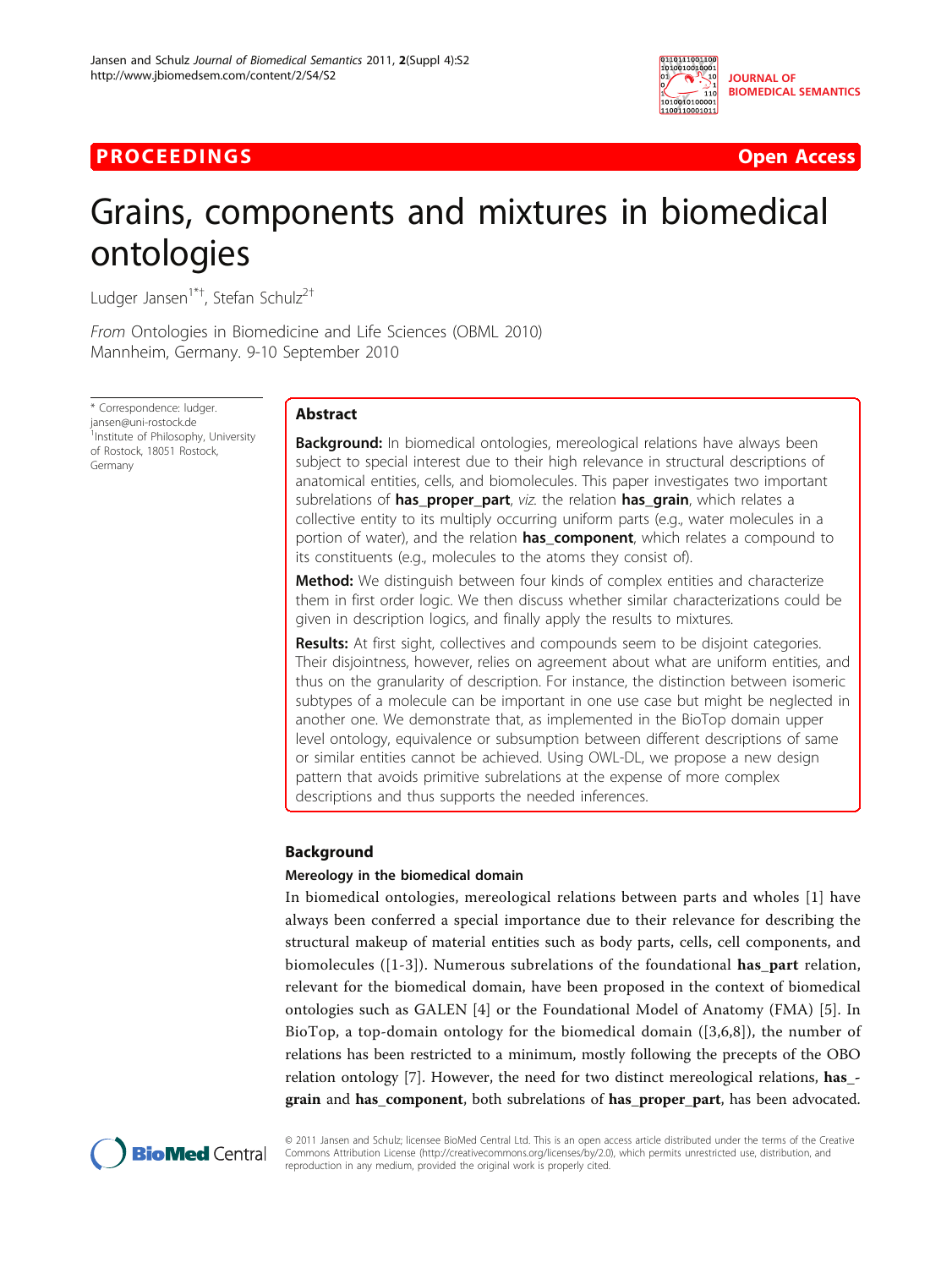<span id="page-1-0"></span>BioTop builds upon the formal design principles propagated by the OBO Foundry initiative ([\[10,11](#page-12-0)]) and is implemented in OWL [\[12\]](#page-12-0), the standard ontology language of the Semantic Web, using its description logics specification OWL DL. We will first present the approach of BioTop, discuss it critically, and then present a new suggestion and discuss whether it can and should be applied to mixtures, too.

## The BioTop approach

Inspired by the work of Rector et al. [\[13](#page-12-0)], Schulz et al. adduce various criteria to distinguish between grains and components [[2\]](#page-12-0): Grains are the constituting elements of homogeneous collections, such as the sheep in a flock or the  $H_2O$  molecules in a drop of water. Components are the constituting elements of a compound constituted by well identified parts, such as a bicycle being composed of frame, wheels, saddle, front set etc, or a skull composed of neatly distinguishable bones.

In BioTop's account of compounds and components, it is necessary for a compound that its sortal identity depends on the exact sum of its components. In contrast, the sortal identity of a collective does not. The example given is a portion of water, from which a drop is removed: What is left behind is still a portion of water, i.e. an entity of the same type. Removing a nucleotide from a sequence of nucleotides, on the other hand, brings into existence an instance of a structurally different type of sequence. Secondly, BioTop claims that grains unlike components are not spatially connected – a criterion which is not further expanded on for lack of an uncontroversial model of connection.

For their formal characterization, however, they use still other properties of the relations: In the relation has\_component, no two components of a compound are overlapping, and the components exhaust the whole compound. In the relation has grain all grains must be of the same type and any two grains are spatially disconnected, while all grains together exhaust the whole (see Table 1).

#### Problems

Schulz et al. [\[2](#page-12-0)] present their formal characterization as giving both necessary and sufficient conditions for the respective relations, i.e. as definitions. However, their formal descriptions are not unproblematic. It is lost in the formalization that any complex thing can be partitioned in various ways, and any component is a component only with respect to a certain partition of the compound.

Many of these formal shortcomings can easily be repaired. Not as easily resolved, however, is the problem that these formal characterizations do not at all capture the criteria to draw a clear distinction between grains and compounds. Rather, as the definitions stand, all grains are also components. For having no spatial overlap is a necessary condition for being spatially disconnected, and thus everything that is spatially disconnected has no spatial overlap. As can be seen from the criteria discussed in the preceding section (cf. Table 1), this result is not at all intended.

| Table 1 Defining properties of collections and compounds in BioTop |  |  |  |
|--------------------------------------------------------------------|--|--|--|
|--------------------------------------------------------------------|--|--|--|

| <b>Collections</b>                   | Compounds                                 |
|--------------------------------------|-------------------------------------------|
| - Grains belong to one kind only.    | - Components can belong to diverse kinds. |
| - Grains are spatially disconnected  | - Components have no proper overlap.      |
| - Number of grains is not essential. | - Number of components is essential.      |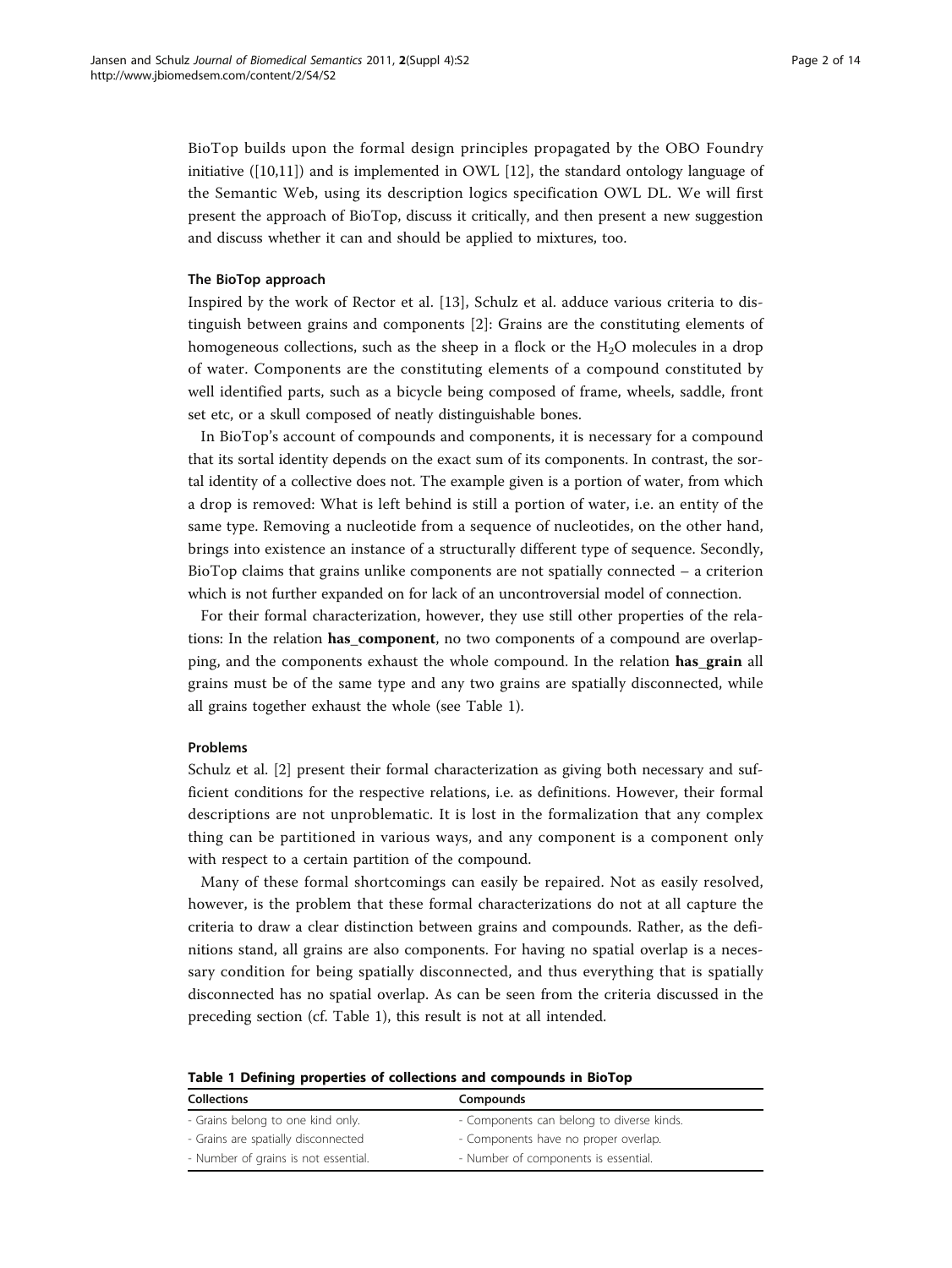Moreover, the two categories of BioTop are not sufficient to deal with all types of complex entities. This can be seen when we look at the distinguishing features of these categories: Collectives are spatially unconnected, mono-sortal and flexible with regard to the number of their grains, whereas compounds are spatially connected, multi-sortal and strict with regard to the number of their components. Thus both collectives and compounds are characterized by three features that are, in fact, logically independent from each other and can thus vary independently. E.g., there could be complex entities just like compounds without a spatial connection of their components, and there could be connections other than spatial contiguity. Other compounds could show some flexibility with regard to the numbers of their members. All possible combinations can be seen in Table 2. Of all the fields in the table, both BioTop and Rector et al. [\[13\]](#page-12-0) up to now provide for two only: They provide only for what we will call "flexible collectives" and "strict connected compounds". It does neither provide for "strict collectives" nor "flexible compounds", both of which will be discussed in this paper (cf. Table [3](#page-3-0) for examples). It is thus necessary to take a fresh look at collectives and compounds.

## Results

#### Flexible collectives and their grains

Grains are constituent parts of pluralities: Herds are pluralities of cows, bacteria colonies are pluralities of bacteria, and water samples are pluralities of water molecules. Such pluralities of grains are often called collectives. Grains and collectives are closely related: Grains are grains of collectives and collectives are collectives of grains. To be a collective and to have grains are thus two sides of the same coin.

In order to capture this idea we use a COLL-index as an operator that takes an arbitrary type and yields a type of collectives of instances of the original type [\[6](#page-12-0)]. Instances of a collective type  $X_{COLL}$  are collectives whose grains are instances of the type X. It is no easy question how many grains you need for a heap and how many cows you need for a herd. As the COLL-index needs to provide for many diverse cases, we cannot set any non-trivial minimum requirements. To make things easier (and consistent with earlier work [\[14](#page-12-0)]), we allow for collectives with one grain only. Thus not every cowcollectives in the sense defined by us is a herd, and not any grain-collective is a heap. However, we go not as far as Rector et al., who allow even for collectives with no grains at all ([[13\]](#page-12-0), p. 338). Were we to allow such empty collectives, every empty collective would be an instance of any collective type. We thus postulate as axioms for the COLL-index:

(Grain-Existence) x **instance\_of**  $X_{COLL} \leftrightarrow \exists y$  (y instance\_of  $X \wedge y$  grain\_of x) (1)

(Mono-Sortality) x instance\_of  $X_{COLL} \leftrightarrow \forall g$  (g grain\_of  $x \supset g$  instance\_of X) (2)

|                        | unconnected; mono-sortal                                | connected; possibly multi-sortal                         |
|------------------------|---------------------------------------------------------|----------------------------------------------------------|
| flexible<br>re. number | BioTop: collectives<br>Rector et al.: granular parthood |                                                          |
| strict<br>re. number   |                                                         | BioTop: compounds<br>Rector et al.: determinate parthood |

Table 2 Types of complex entities in BioTop and Rector et al.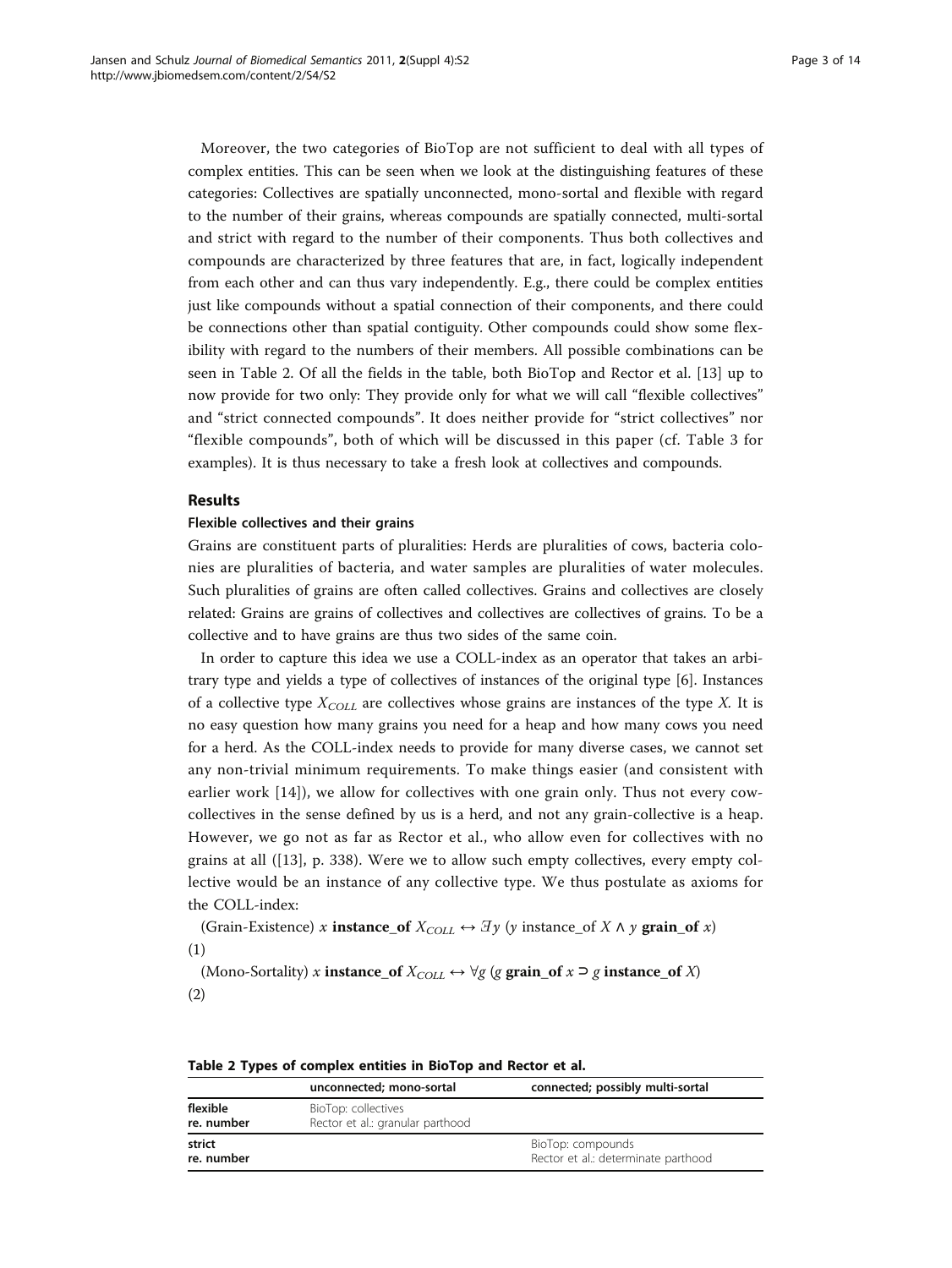|            | mono-sortal                | multi-sortal                |
|------------|----------------------------|-----------------------------|
| flexible   | "flexible collectives"     | "flexible compounds"        |
| re. number | (e.g., a portion of water) | (e.q., a hand)              |
| strict     | "strict collectives"       | "strict compounds"          |
| re. number | (e.g., a pair of kidneys)  | (e.g., a propanol molecule) |

<span id="page-3-0"></span>Table 3 Types of complex entities discussed in this paper

With the help of the COLL-index and the **instance\_of** relation we can now state what it is to be a grain:

x has\_grain  $y \Leftrightarrow_{def} (x \text{ has\_proper\_part } y) \wedge$  (3)

 $\overline{H}X \overline{H}Y$  (x instance\_of  $X \wedge y$  instance\_of  $Y \wedge X$  is\_a  $Y_{COLL}$ )

The first conjunct guarantees that has\_grain is a sub-relation of has\_proper\_part (and thus also a sub-relation of **has\_part**). The last conjunct guarantees both that all grains in question are grains of the same type (i.e. of type  $Y$ ) and that there are no grains of x that are not Ys (i.e. that the Ys exhaust the whole  $x$ ). Rector et al. postulate that the has\_grain relation is irreflexive, anti-symmetric, non-transitive, and propagates via the **is\_part\_of** relation. These properties follow as corollaries from our definition. Table 4 presents a list of these theorems with proofs.

It should be noted that we deviate from the former BioTop category in that we do not add any requirement concerning the disconnectedness of grains. Hence it does not matter whether the grains of a collective happen to be connected or disconnected. A collection of water molecules may be disconnected when existing in gas state, while having connections in various degrees when in liquid or solid state. In which state whatsoever it exists, whether the grains are connected or not, it is still a collection of water molecules.

#### Strict compounds and their components

A component is always a component of a compound with respect to a certain partition of this compound. A protein chain, for example, can be partitioned into its constituent

| Theorem                                                                                                                                          | Proof                                                                                                                                                                                                      |
|--------------------------------------------------------------------------------------------------------------------------------------------------|------------------------------------------------------------------------------------------------------------------------------------------------------------------------------------------------------------|
| Irreflexivity<br>$\forall x \sim (x \text{ has\_grain } x)$                                                                                      | Assume that x <b>has_grain</b> x. But then, by definition, x <b>has_proper_part</b> x. This is<br>impossible, thus the proposition follows.                                                                |
| Symmetry<br>$\forall x \forall y$ (x has_grain y $\leftrightarrow$<br>$\sim(y$ has grain $x)$ )                                                  | Assume both that x <b>has_grain</b> y and that y <b>has_grain</b> x. But then, by definition, x<br>has_proper_part y, as well as y has_proper_part x. This is impossible, thus the<br>proposition follows. |
| Non-Transitivity<br>$\sim \forall x \; \forall y \; \forall z \; (x \; \text{has\_grain})$<br>уΛ<br>y has_grain $z \supset x$<br>has_grain $z$ ) | Proof by non-transitive example: A galaxy is a star collection and a star is a molecule<br>collection, but a galaxy is not a molecule collection.                                                          |
| Propagation 1<br>$\forall x \forall y \forall z (x \text{ has part } y)$<br>Λ<br>y <b>has_grain <math>z \supset x</math></b><br>has_part $z$ )   | Follows from the transitivity of <b>has_part</b> and the fact that <b>has_grain</b> implies<br>has_proper_part.                                                                                            |
| Propagation II<br>$\forall x \forall y \forall z (x$ has grain y<br>Λ<br>y has_partz $\supset x$<br>has_part $z$ )                               | Follows from the transitivity of <b>has_part</b> and the fact that <b>has_grain</b> implies<br>has_proper_part.                                                                                            |

Table 4 Properties of the has\_grain relation (in first order logic)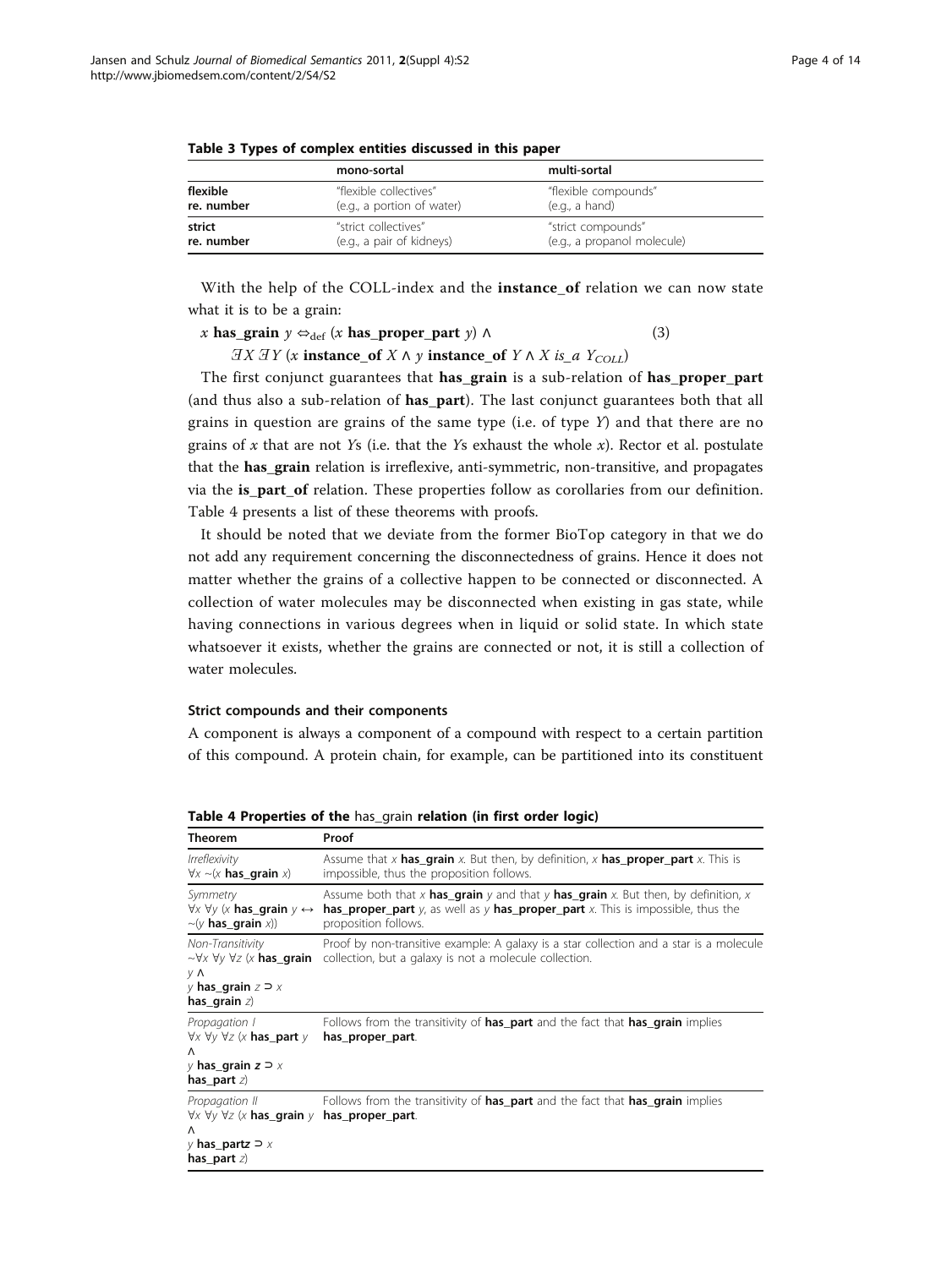amino acid monomers, but it can also be portioned into the atoms it consists of. These cases differ with respect to their level of granularity, but a partition may also arbitrarily crisscross granularity levels, e.g. by portioning half of a protein chain into monomers and the other half into atoms. Like many terms ending with "-ion", "partition" features a product-process-ambiguity. "Partition" can denote the (mechanical or cognitive) act or process of dividing something into parts. We will, however, use the term to denote the product of such a process, i.e. a collection of parts that make up the whole. These parts can be called the "segments" of a partition. The segments of a partition are pairwise disjoint and jointly exhaust the whole compound. That is:

• If  $p_1$  and  $p_2$  are two distinct segments of the same partition P,  $p_1$  and  $p_2$  have no spatial overlap.

• The mereological sum of all the segments of a partition overlaps completely the compound, and vice versa.

The segments of a partition form a collective entity that is an independent continuant. We can describe a partition by enumerating its segments.

Not all segments are components, because not all partitions are partitions of a compound into components. Let p be a partition consisting of the segments  $p_1$ ,  $p_2$ , ..,  $p_n$ (with  $n > 1$ ). If all segments are instances of the same type of independent continuants, the partition can be regarded as establishing a collective consisting out of  $n$  grains. According to the intuitive specification described above (cf. Table [1\)](#page-1-0), it is not necessary for a compound that all components are of the same type, but their number is essential. We can thus define a strict compound as follows:

• Let p be a partition consisting of the segments  $p_1$ ,  $p_2$ , ...,  $p_n$ . Then p is a strict compound of type X if and only if it is not possible to add further segments  $p_{n+1}$ ,  $p_{n+2}$ , … or to subtract any of the segments in such a way that the resulting sum is still an instance of X.

We can now proceed to define the relation has\_component. More specifically, as we have defined a compound with reference to a certain partition, we have to start with the component-relation relativized to a certain partition:

• x has\_component y with\_respect\_to\_a\_partition  $p$  if and only if the partition  $p$  of x is a compound consisting of  $p_1$ ,  $p_2$ , ...,  $p_n$  and  $y = p_i$  for some  $1 \le i \le n$ .

It is only now that we can define the unrelativized component-relation:

• x has\_component y if and only if there is some segment  $p_i$  of some partition p of x, such that  $y = p_i$ .

As the relation has component makes no reference to any specific partition, this relation might in many cases be too weak and thus uninformative. All that remains is the requirement that y has to be a part of x, or rather (as we set  $n > 1$  in the definition of a compound) a proper part. If we require that the partition in question is on a certain level of granularity G (with G indicating the partition level by being a placeholder for, e.g. Molecule or Atom), we can restrict the granularity of the components to the required level. We can thus express

• "being a molecular component of  $y$ " as:

x proper\_part\_of  $y \wedge x$  instance\_of Molecule (4)

• "being an atomic component of  $y$ " as:

x proper part of  $y \wedge x$  instance of Atom (5)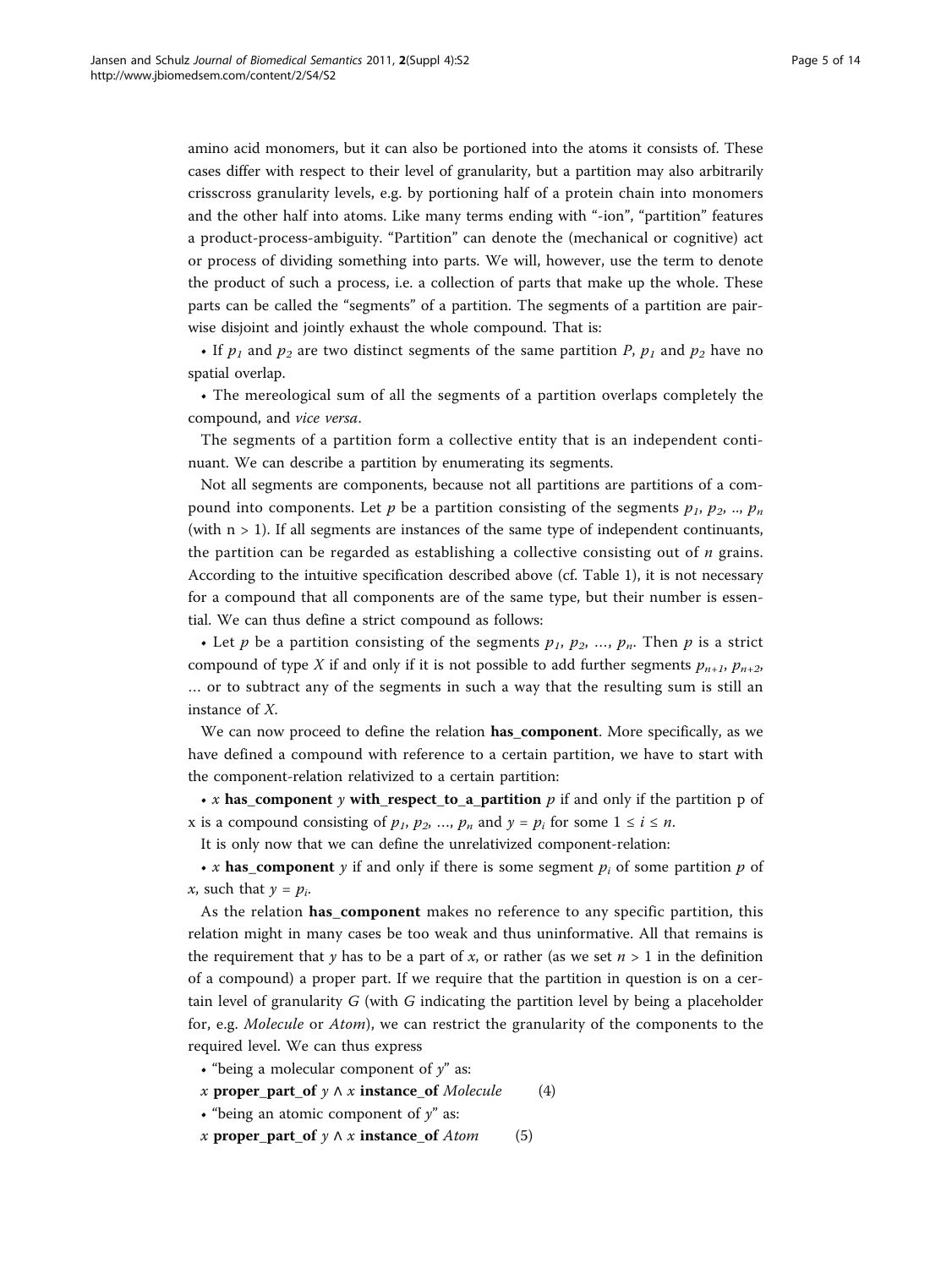Alternatively, we can set up a complete list of all possible types of components to be found on a certain type of partition. If we want to partition a thing into the subatomic particles contained in the standard model of the atom, we divide it in protons, neutrons and electrons. We can thus express "being an atomic particle component of y" as

x proper\_part\_of  $\gamma \wedge$  (6)

#### (<sup>x</sup> instance\_of Proton <sup>∨</sup> <sup>x</sup> instance\_of Neutron <sup>∨</sup> <sup>x</sup> instance\_of Electron)

We do not have to add any further requirement to ensure that components have no proper overlap, because this is already entailed by the logical properties of partitions. In not adding further requirements to ensure that components are spatially connected, we deviate from BioTop. According to the definition given above, the components of a compound may or may not be spatially connected to each other. The components of the skull are connected to each other, while the components of a chamber music quartet are normally spatially disconnected. Nevertheless, the chamber music quartet is a full blown compound: Under the canonical partition, it has four components, the subtraction of one of which would put an end to the quartet (for then it would be a trio). The existence of skulls or molecules, however, requires that the components are in fact spatially connected to each other: Two hydrogen atoms and an oxygen atom only form a water molecule if they are bond together, and a number of bones does not form a skull if they are scattered in, say, several boxes. This, however, has to be ensured with the help of additional mereotopological means (cf., e.g., [\[15,16\]](#page-12-0)).

#### Varieties of compounds

The account of compounds that we presented in the preceding section has two serious shortcomings: On the one hand, as we have already explained, it is too strict to deal with flexible compounds. On the other hand it is blind to the number of components of the same kind and it is blind to structure. That both elements are important for a complete account of compounds can easily be seen when we consider words as compounds of letters: The words "man" and "manna" contain only tokens of the same type of letters, but they contain them in different numbers. But so far our account of compounds cannot distinguish between these words. Moreover, the words "three" and "ether" are clearly distinct, although they share the same letters, and although these letters occur in the same numbers in both words. But they are distinguished by their structure, i.e. in this case by the serial order of the letters in the word.

Similar examples can be derived from chemistry: Hydrogen peroxide  $(H_2O_2)$  contains the same kind of atoms as do water molecules  $(H_2O)$ , but they are not the same kind of molecule. And the various isomers of, say, propanol (both with the sum formula  $C_3H_8O$ , share both the atom types and the number of atom tokens, but are distinguished by their structure.

The problem of structure blindness, on the one hand, can only be solved with the help of additional means, e.g. through the application of mereotopological relations (cf. again [\[15](#page-12-0),[16\]](#page-12-0)); this, however, lies outside of the scope of the present paper. The problem of number blindness, on the other hand, can be solved through combining our account of compounds with our account of collectives.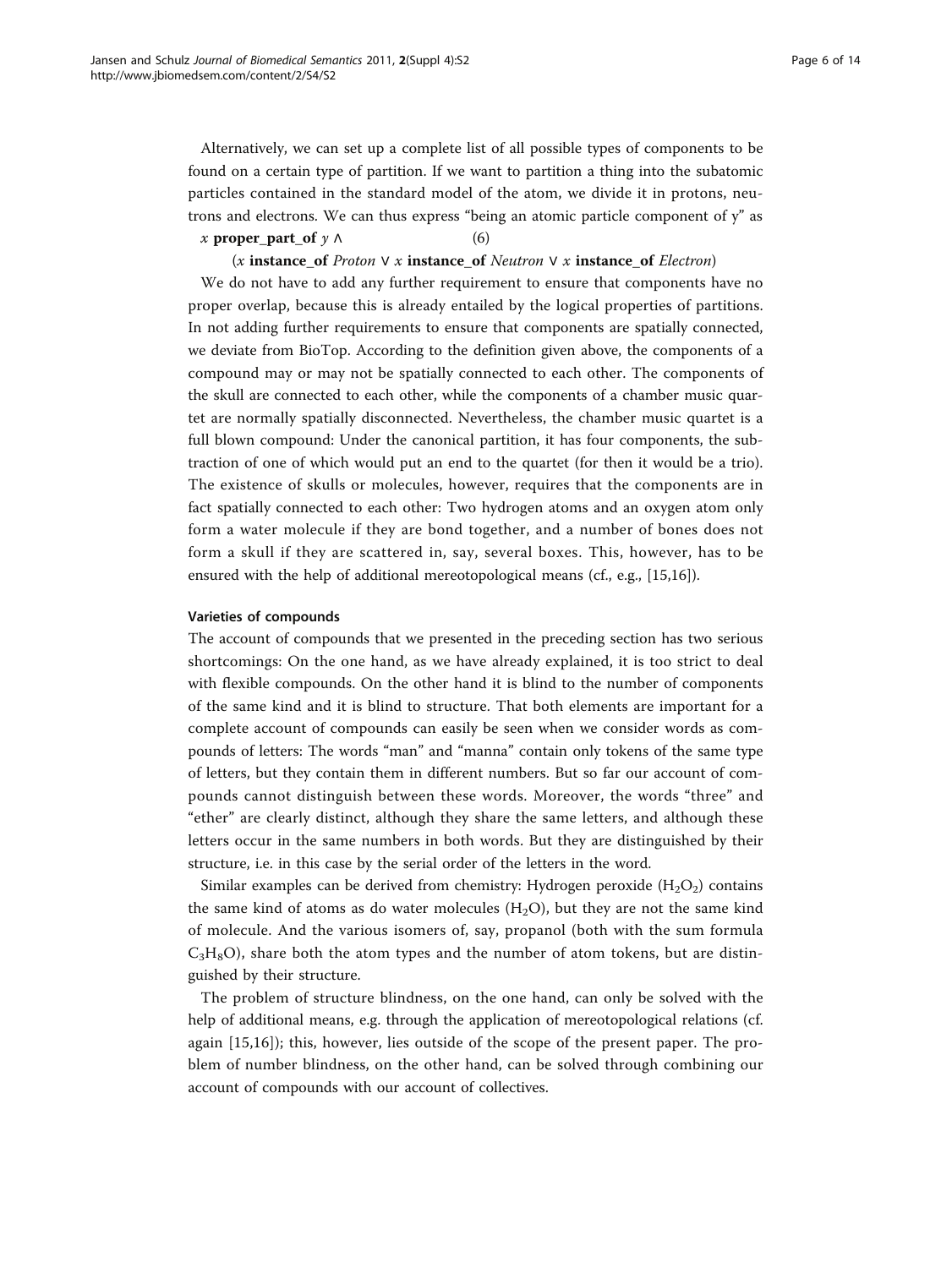### Strict collections

Starting from our definition of collectives, we can define subtypes of collectives that have a certain cardinality, i.e. that consist of a certain number of grains. We can, for example, define a PAIR-operator as follows:

x instance\_of 
$$
X_{PAIR} \Leftrightarrow_{\text{del}}
$$

x instance\_of  $X_{PAIR}$  ⇔def (7)<br>  $\exists y \; \exists z \; (x \text{ has\_grain } y \land x \text{ has\_grain } z \land y \text{ instance\_of } X \land z \text{ instance\_of } X$ 

 $\Lambda x \neq y \neq z \land \forall u$  (x has grain  $u \supset (u = y \lor u = z))$ )

Along this line, we can also define trios, quartets, quintets, and, in general, strict collections of any cardinality. We will call a strict collective with  $n$  grains an n-collective, and we will use the subscript " $n$ -COLL" as an operator yielding such a  $n$ -collective. In DL, we can use the already built-in modifier "exactly  $n$ " to model such strict collectives with *n* grains ([\[17\]](#page-12-0), p. 529).

#### Solution for number blindness

With the help of strict collections we can now better define strict compounds and fix, e.g., the number of atoms of an  $H_2O$  molecule and thus distinguish it from, say, a hydrogen peroxide:

<sup>x</sup> instance\_of Water molecule <sup>⊃</sup> (8) E y <sup>E</sup> z x has\_component <sup>y</sup> <sup>⋀</sup> <sup>y</sup> instance\_of O-Atom ⋀ ∀<sup>g</sup> ((<sup>x</sup> has\_component <sup>g</sup> <sup>⋀</sup> g instance\_of O-Atom)  $\supset g = y$   $\wedge x$  has\_component  $z \wedge z$  instance\_of  $H_{PAIR} \wedge$  $\forall g$  ((x has\_component g ∧ g instance\_of H-Atom) ⊃ g grain\_of z)

Thus our strategy is to heal number blindness by defining these compounds as compounds of strict collectives.

#### Flexible compounds

Though our definition of strict compounds fits the specification given by Schulz et al. [[2\]](#page-12-0), it might be too strong a requirement for certain purposes. A canonical hand of a human being, for example, is a strict compound of five fingers (plus other components). But it is possible that a hand is not well-formed, e.g., when someone has lost a finger or when a baby is born with six fingers at its hand. The type Hand is flexible enough to cover all these cases, because it is a supertype both of *Canonical Hand* and of Non\_canonical\_Hand. Also, while the number of carbon atoms is essential for an ethanol molecule, it is no longer essential when we describe the molecule less specifically as an alcohol molecule, which could have any number of carbon atoms. Let us call these cases "flexible compounds". Again we can model flexible compounds by combining our account of compounds with our account of collectives. In a nutshell, flexible compounds are compounds of flexible collectives. I.e, for the examples of the hand and of the arbitrarily long C-backbone of an alcohol molecule:

 $\forall x$  (x instance\_of *Hand* ⊃  $\exists y$  (x has\_component y  $\wedge$  y instance\_of *Finger*<sub>COLL</sub>) (9)

 $\forall x \ (x \text{ instance of } Alcohol-molecule \supseteq$  (10)

 $\mathcal{F}$ y (x has\_component y  $\wedge$  y instance\_of  $C_{COLL}$ )

These two cases are, of course, of a quite different nature, as the alcohol molecule gains its flexibility only through the unspecific description. When we describe a given token of an alcohol molecule as, say, an ethanol molecule, it is not be flexible at all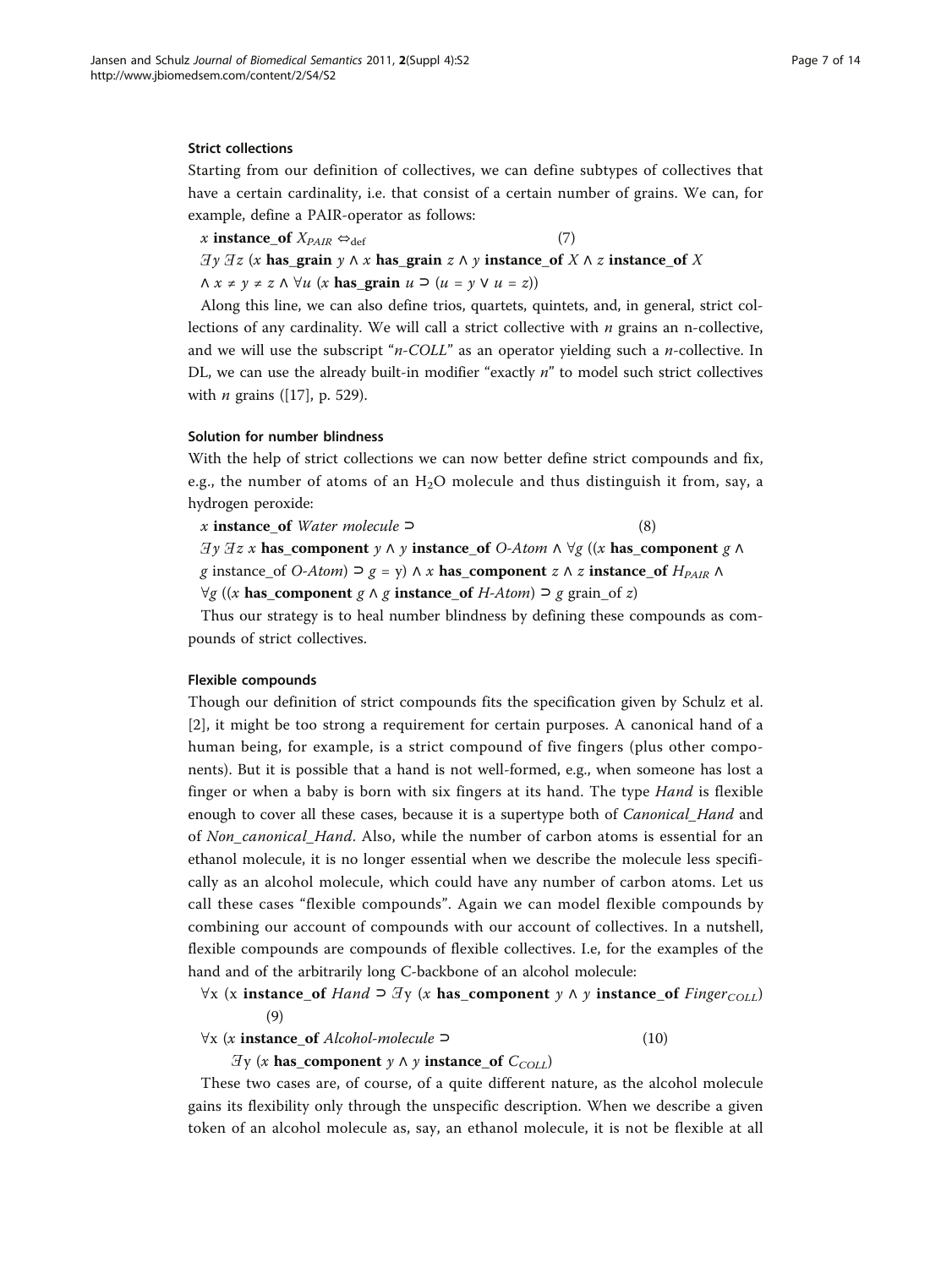with respect to the number of its C-atoms. This shows that flexibility sometimes comes with less specificity.

We note in passing that according to our definition of the COLL-modifier, the formula (9) given above implies that there is no hand without any finger. That seems to be objectionable. This problem does not arise in the alcohol example, for even methanol molecules have one carbon atom.

#### Putting it into description logics

Our definition of the relations has grain and has component has required first order logics. Automated reasoning over non-trivial ontologies, however, needs a computational subset of first order logic. We use Description Logics (DL) together with the HermiT reasoner [\[18\]](#page-13-0), using Manchester syntax [[19\]](#page-13-0) as a user-friendly compact syntax for OWL 2 ontologies. In the rest of this paper we will study how this reduced logic is capable of representing our notions of grain- and componenthood. For a translation of the above formulae into OWL see Table 5. We will here take a closer look at formula (8). We can render (8) into description logic as follows:

Water molecule subClassOf (11)

has component exactly 1 O-Atom and

has\_component exactly 1 ( $H$ -Atom<sub>COLL</sub> and has\_grain exactly 2  $H$ -Atom)

We can define  $H\text{-}Atom_{COLL}$ , in turn, as:

 $H\text{-}Atom_{COLL}$  equivalent To (12)

has grain some H-Atom and has grain only H-Atom Slightly less clumsily, we could replace (11) plus (12), with (13): Water molecule subClassOf (13)

has\_component exactly 1 O-Atom and has component exactly 2 H-Atom and

has\_component only (H-Atom or O-Atom)

Independently of which of these two versions we choose, however, we encounter the problem that the number of grains is not transparent to existing reasoners. Both with  $(11) + (12)$  and with the alternative (13), a query for all molecules that have exactly three atoms as part or as components, i.e.

| has_proper_part exactly 3 Atom | (14) |
|--------------------------------|------|
| has_component exactly 3 Atom   | (15) |

has\_component exactly 3 *Atom* (15)<br>does not return the class *Water molecule*, due to the fact that current reasoners do not allow to use transitive relations in number restrictions in order to preserve decidability [[20](#page-13-0)].

Table 5 Translation of first order statements into DL

| No.  | <b>Translation into DL</b>                                              | Remark                                |
|------|-------------------------------------------------------------------------|---------------------------------------|
| (4)  | Molecule and <b>proper_part_of</b> some $X$                             | "being a molecular component of $X''$ |
| (5)  | Atom and <b>proper_part_of</b> some X                                   | "being an atomic component of $X''$   |
| (6)  | (Proton or Neutron or Electron) and <b>proper_part_of</b> some $X$      | "being an atomic part of $X''$        |
| (7)  | $X_{COII}$ and <b>has_grain</b> exactly 2 X and <b>has_grain</b> only X | "being an X <sub>PAIR</sub> "         |
| (9)  | Hand subClassOf                                                         |                                       |
|      | <b>has_component</b> some <i>Fingercon</i>                              |                                       |
| (10) | Alcohol-molecule subClassOf<br>has component some $C_{COII}$            |                                       |
|      |                                                                         |                                       |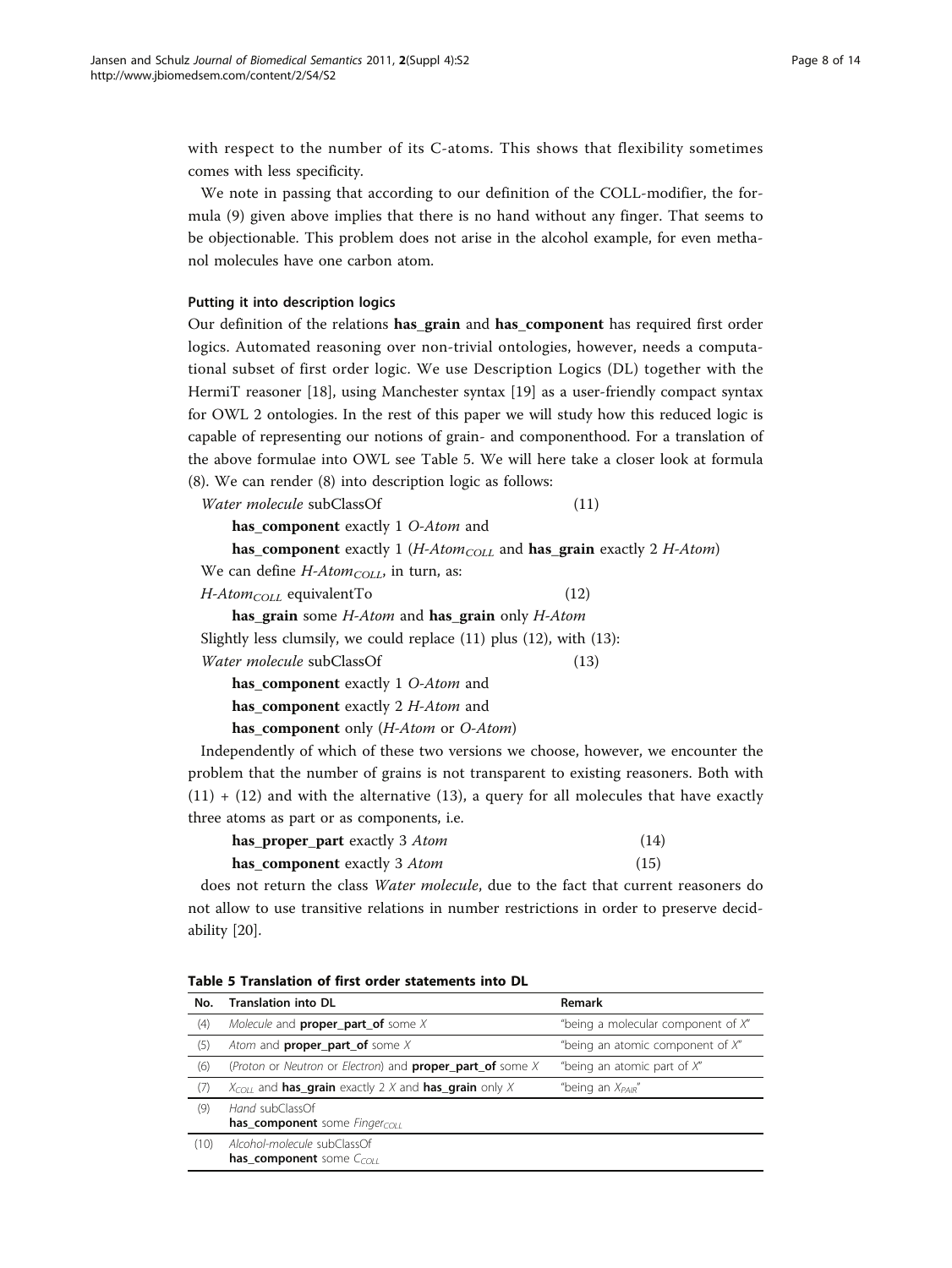This is also the reason why we cannot recommend the following solution, forgoing the use of the special relation has component and using the general has proper part only:

Water molecule subClassOf (16)

has\_proper\_part exactly 1 O-Atom and

has\_proper\_part exactly 2 H-Atom and

has proper part only (H-Atom or O-Atom or not Atom)

Because of its transitivity, the general relation has proper part can therefore only be used where number restriction are not necessary. This is, in effect, the strategy we will further develop in the next section for the formal representation of mixtures.

#### Representing mixtures

We will now apply the notions of grains and components to the area of biomedicine and biochemistry. In biological systems, we practically never encounter pure substances such as 100 % alcohol or pure oxygen. Whether we deal with body substances, with tissues, or with cell protoplasm, the normal case is a mixture of grains of different kinds and sizes. A complete enumeration of all those different kinds is often neither possible nor desirable. There are at least three different ways to represent this situation using grains and components. We will describe these ways using the conventional standard, according to which formal relations are rendered with an all-some semantics.

First, we could dispose of the uniformity condition for the has\_grain relation and allow that a collective may have grains of different sorts, e.g.:

#### BloodPlasmaSample subclassOf

has\_grain some (AlbuminMolecule or GlobulinMolecule) (17)

This, however, is a severe modification of the underlying logical structure that weakens the has grain relation and puts at risk the expressive power gained through the introduction of that relationin the first place.

Second, we could refrain from a sortal distinction between the grains and subsume them under their most specific common supertype, e.g.:

BloodPlasmaSample subclassOf (18)

has\_grain some PlasmaProteinMolecule

Third, we can define mixtures as *compounds of fractions*, each fraction in turn being a collective consisting out of grains of the same sort:

BloodPlasmaSample subclassOf (19)

has\_component some

(has grain some AlbuminMolecule) and

(has\_grain some GlobulinMolecule)

With option 1 we would sacrifice the ontological purity of the proposed notion of grainhood, although its simplicity would offer some advantages for ontology engineers. Option 2 would need backing by a representation of which molecules are in fact plasma protein molecules, and it would lead to extreme compromises such as to regard all plasma protein molecules as entities of the same kind when describing blood. Option 3 would be the one that is most consistent with the approach proposed in this paper, as it neatly distinguishes compounds from collectives. Formally representing mixtures as compounds of fractions is cognitively adequate to the ways biologists and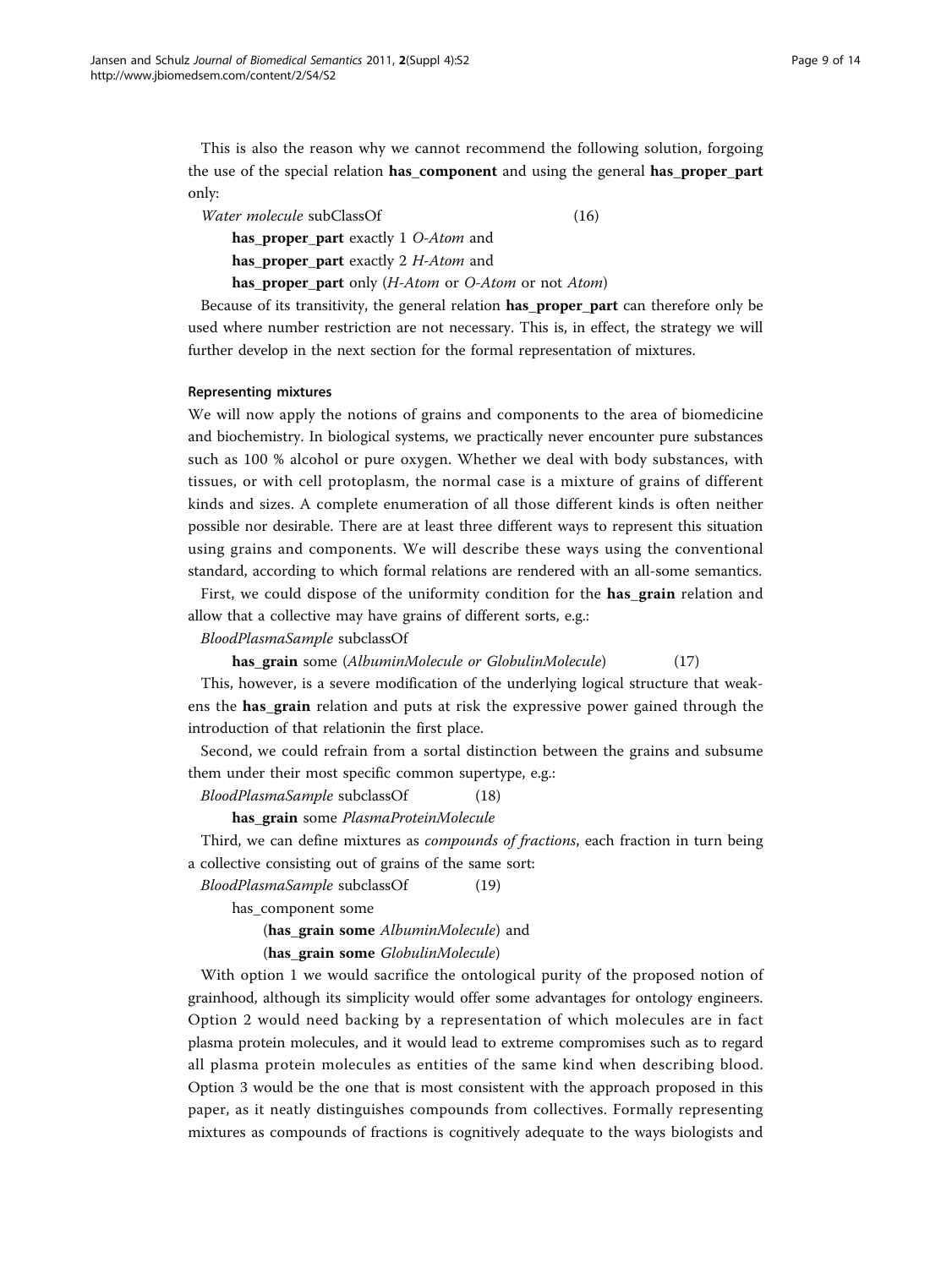chemists think. For instance, the concept of substance concentration hinges on a view of the proportion of different substance fractions.

Option 3, however, is prone to produce interoperability problems. In order to demonstrate this, we will discuss the use case of propanol, which is a common disinfectant. The sample ontology is available in the Additional File [1](#page-12-0) (propanol.owl) belonging to this paper. Propanol is a type of organic molecule with the two isomers N-Propanol and I-Propanol (Fig. 1).

One way to describe a collection of propanol, regardless which isomer it contains, is the following:

 $Propanol_{COLL}$  equivalentTo (20) (has\_grain some Propanol\_Molecule) and

(has grain only Propanol Molecule)

Accordingly,

 $I$ -Propanol<sub>COLL</sub> equivalentTo (21) (has grain some *I-Propanol Molecule*) and

(has\_grain only I-Propanol\_Molecule)<br>conanolcous equivalentTo (22)  $N$ -Propanol $_{COLL}$  equivalentTo

(has\_grain some N-Propanol\_Molecule) and

(has grain only N-Propanol Molecule)

A mixture of I-Propanol with N-Propanol, i.e. a compound of two fractions which are collectives is then represented as follows:

Propanol\_Mixture equivalentTo (23)

(has component some N-Propanol<sub>COLL</sub>) and

(has\_component some  $I$ -Propanol $_{COLL}$ ) and

(has\_component only (*Propanol<sub>COLL</sub>* or not *Molecule*))

The first two conjuncts assure that the mixture contains at least one molecule of npropanol and at least one molecule of i-propanol. The third conjunct guarantees that the only molecules in the mixtures are propanol molecules.

Propanol mixtures should be classified as Propanol collections, because they contain only propanol molecules. In order to achieve interoperability between descriptions of different specificity levels, it would therefore be desirable that the subsumption of Pro $panol\_Mixture$  by  $Propanol_{COLL}$  be computed by logical reasoning. This can, however, not directly be implemented with the available description logics, because the criteria that distinguish has\_grain and has\_component from its superrelation has\_proper\_ part are not expressible in description logics. A practical solution which supports the

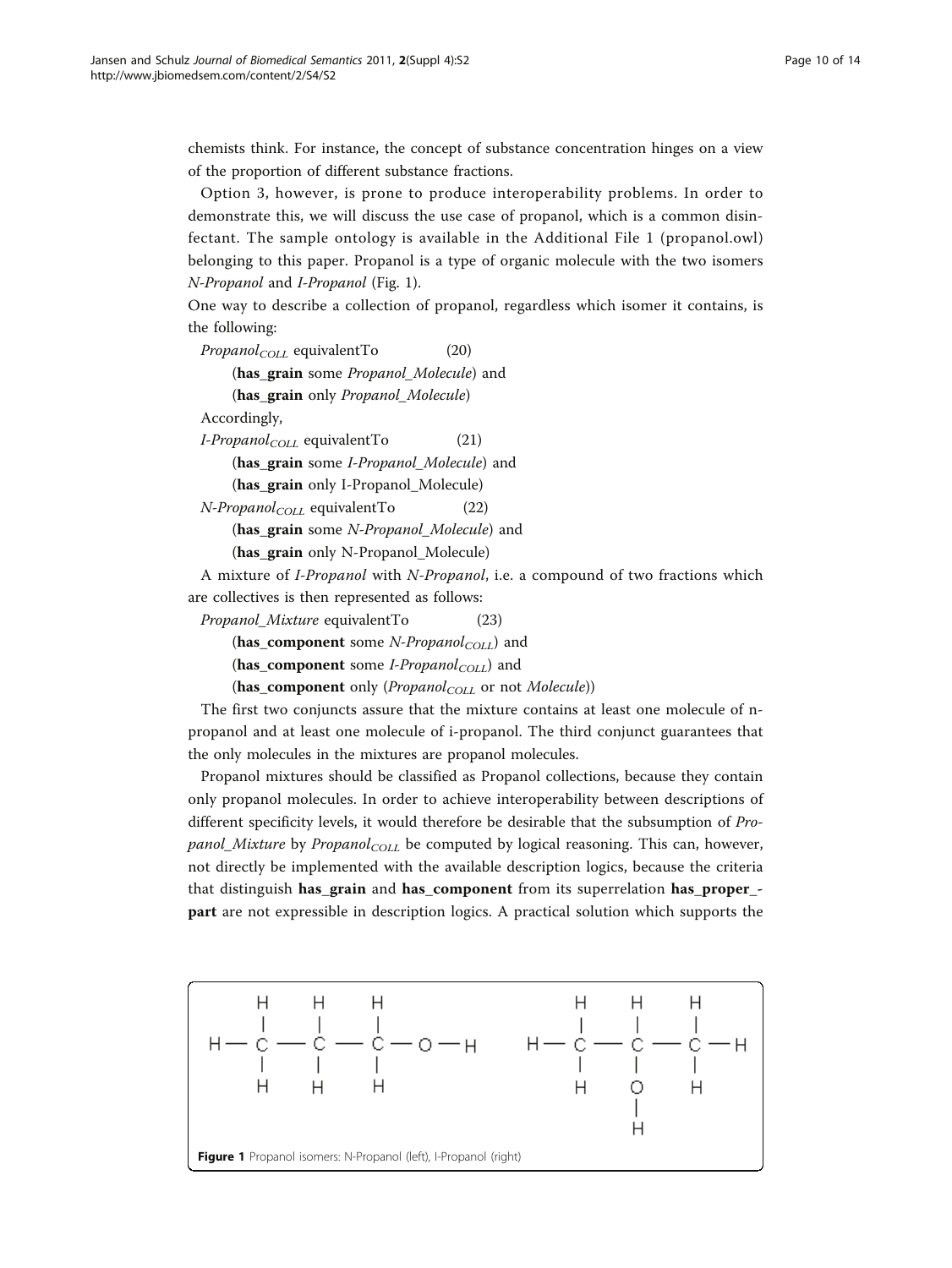desired inferences has to refrain from the use of these subrelations of has proper-

**part**. It is, however, possible to define *Propanol\_Mixture* without these relations:<br>*Propanol Mixture* equivalentTo (24) Propanol Mixture equivalentTo

(has proper part some N-Propanol Molecule) and

(has\_proper\_part some I-Propanol\_Molecule) and

(has proper part only (*Propanol<sub>COLL</sub>* or

**proper\_part\_of** some  $Propanol_{COL}$ ))

Collectives can be defined analogously along the following line:

 $Propanol_{COLL}$  equivalentTo (25)

(has\_proper\_part some Propanol\_Molecule) and

(has\_proper\_part only

(Propanol\_Molecule or not (Molecule)))

Once mixtures and collectives are defined in this way, it trivially follows that all propanol mixtures are propanol collectives, too. A description logics classifier can automatically compute a subclass relation between Propanol\_Mixture and Propanol $_{COLL}$ , and we thus assure cross-granular interoperability.

### **Discussion**

#### Granularity and specificity

Our presentation above already indicates that mixtures and collectives are not distinct categories. This is because the properties of mono-sortality and multi-sortality are both granularity dependent and specificity dependent. A collective of fruits in a basket can at the same time be a mixture of apples and pears: Here, mono-sortality is lost with a more specific description of the grains. Mono-sortality can also be lost with a redescription on a lower granular level: What is a mono-sortal collective on the molecular level, like, e.g., a collective of water molecules, is a multi-sortal on the atomic level. Sometimes mono-sortality can also be gained with a re-description on a lower granular level: When seen on the atomic level, a mixture of oxygen molecules and ozone molecules turns out to have grains of the same sort only, i.e. oxygen atoms.

For this reason, our design patterns forgo a strict dichotomy of mono-sortal and multi-sortal complexes. Instead, we use the neutral part-of relation, together with granularity-indicating criteria. This allows us, to a degree, reasoning across granular levels.

### COLL-Index

Though we have successfully put to work the new design patterns, there are still several issues that have to be dealt with. Up to now, we have not thoroughly formalized the COLL-Index, and even if we did, current ontology editors and reasoners were not able to process it. Thus the only thing we can recommend at the present stage is to use it as a naming convention, especially for the use of human ontology developers. Any attempt to formalize the COLL-Index will have to deal with such issues as whether, e.g.,  $Entity_{COLL}$  is itself a subclass of *Entity*.

### Connectedness

Up to now, our whole approach is agnostic to connectedness. An effect of this is, e.g., that we cannot distinguish between bunches of oxygen atoms, oxygen molecules or ozone molecules (i.e., in sum formulae, between collectives of  $O$ ,  $O_2$ , and  $O_3$ ).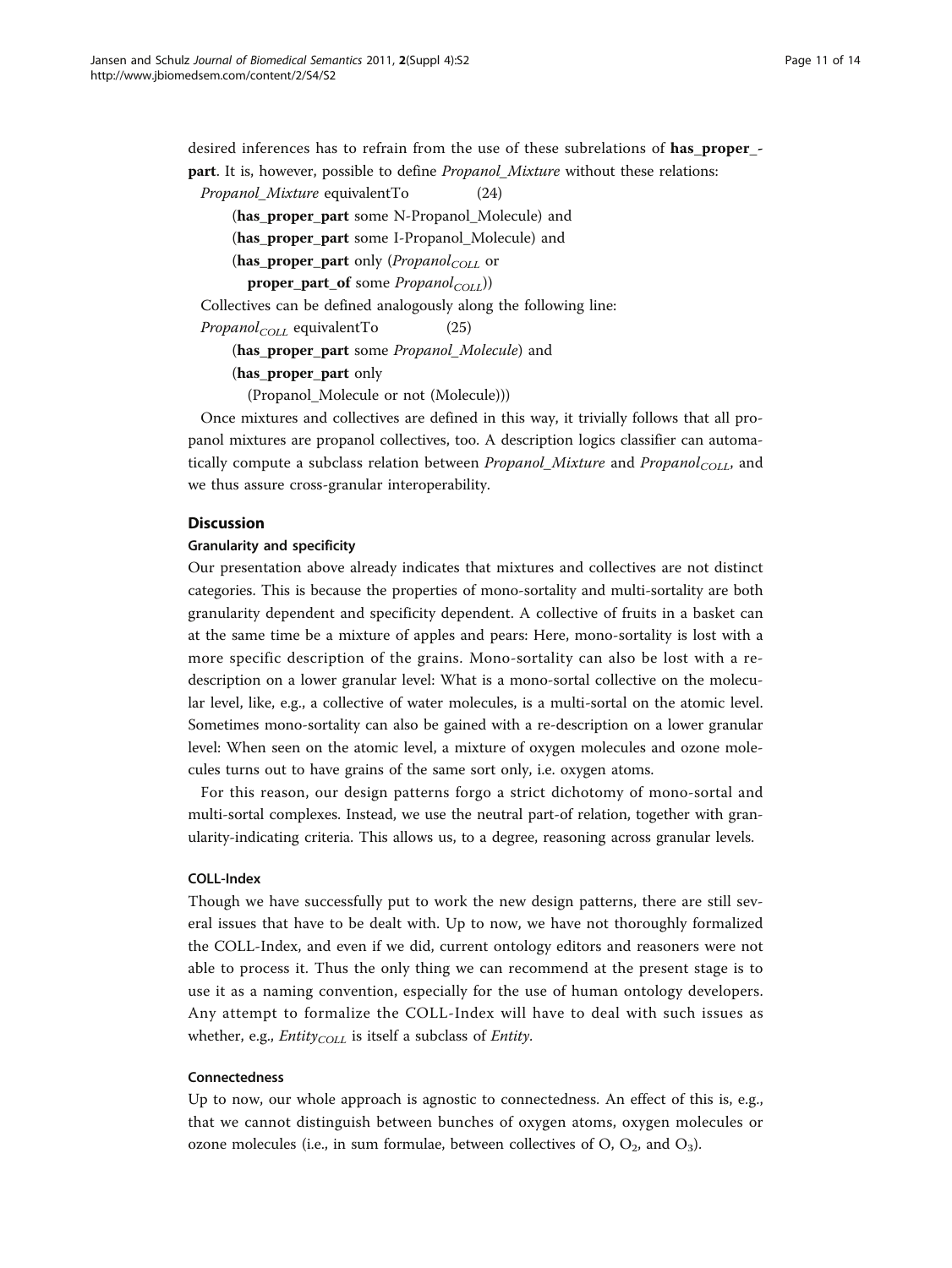#### Collectives of other top-level categories

In this paper, we have only described collectives of independent continuants. For the biomedical domain, however, it is also very useful to consider collectives of occurrents like processes [[14\]](#page-12-0), and we could also think about collectives of dependent continuants. Also, collectives of entities belonging to different top-level categories could be taken into account. An interesting approach could be, e.g., to model a molecule as a compound not only of atoms, but as a compound of atoms and chemical bonds. This approach would consider the connections, hitherto neglected in this paper, as components of compounds in their own right.

#### Conclusion

Previous work had suggested that collectives and compounds are disjoint categories that together exhaust the realm of complex entities. We have, however, shown that these two categories are only the extreme opposites in a wide spectrum of complex entities, and that they are far from exhaustive. Their supposed disjointness, however, relies on agreement about what are uniform entities, and thus on the specificity of description. While the has\_proper\_part subrelations has\_grain and has\_component can be used to characterize biomedical entities like mixtures, description logic reasoners fail to calculate equivalence or subsumption relations between different descriptions of the same or similar entity classes. We demonstrated that using a different ontology design pattern that avoids primitive subrelations at the expense of more complex descriptions supports the needed inferences using description logics. Our example also provides evidence that compounds and collectives are no disjoint categories. The reason for this is that the assertion of sameness depends on the specificity or level of detail with which the members are described. A collection may appear mono-sortal under a view which ignores minor differences, such as configuration of isomers or the different number of neutrons in isotopes. The same thing in reality, however, may become multi-sortal under a perspective which regards these variations as differentiae for further subclassification.

Although the distinction between grains and components seems dispensable for the use cases for which description logics representations are adequate, relations such as has grain and has component are nevertheless useful for precise ontological descriptions, e.g. through providing background knowledge for the human modeler. Furthermore they may be needed for axioms that state the exact number of parts, as the combination of transitive relations (such as **has\_proper\_part**) with number restrictions is not supported by DL reasoners. This requires, on the one hand, a strict axiomatization in order to prevent modeling errors on the part of human modelers, although axioms in first order predicate logic cannot be used for tractable reasoning. On the other hand it must be assured that the desired (and needed) inferences are not blocked. This goal can be attained by well-defined simplification patterns. It must be emphasized, however, that reasoners do not cope with cardinalities of parts; therefore support for inferences including cardinality cannot be expected.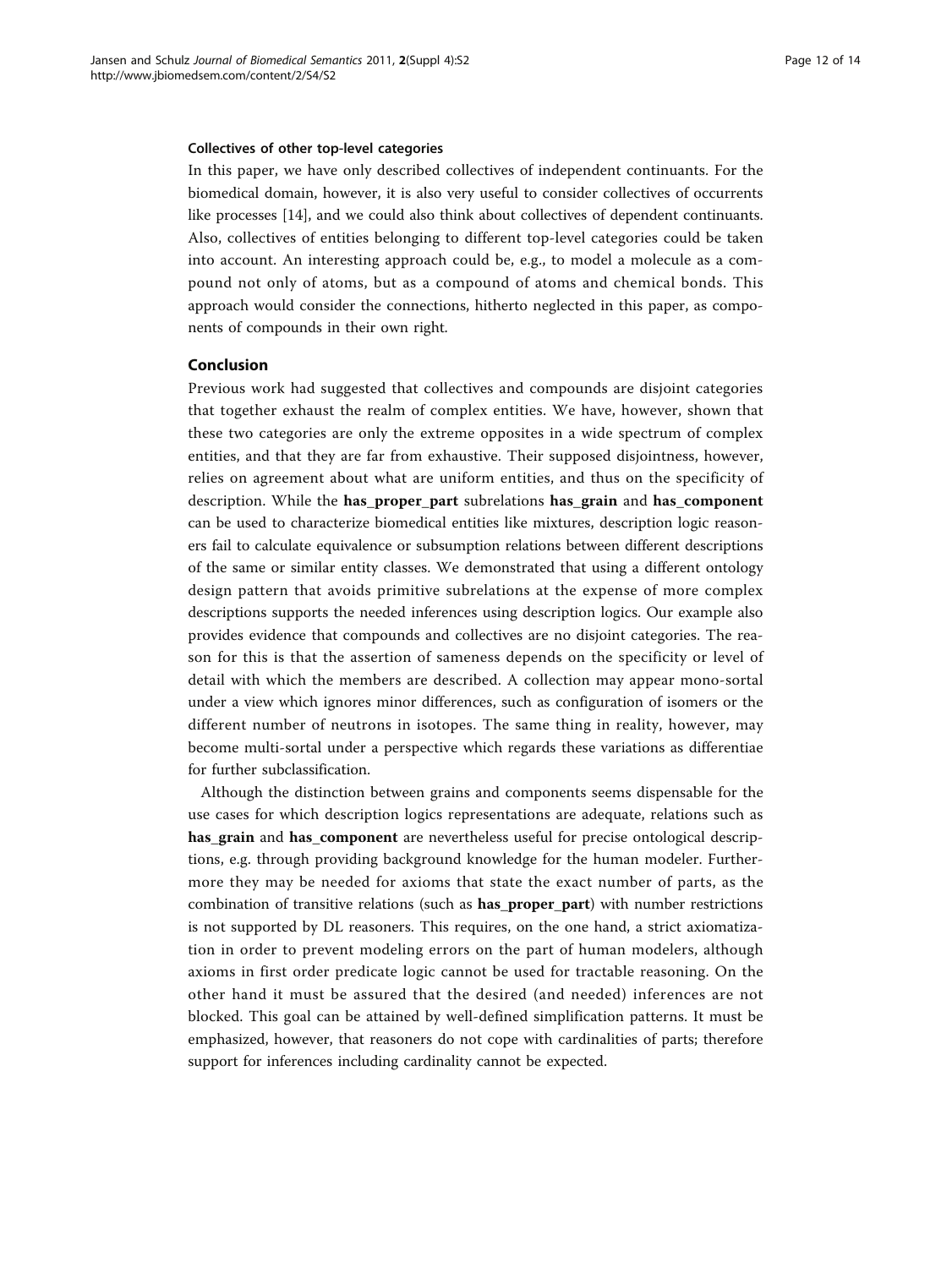## <span id="page-12-0"></span>Additional material

[Additional file 1: O](http://www.biomedcentral.com/content/supplementary/2041-1480-2-S4-S2-S1.owl)ntology example This example demonstrates OWL-DL definitions of mixtures and collectives according to Formula (24) and (25), using the basic mereological relations has\_proper\_part and proper\_part\_of, but not has grain and has component. Three variants of mixture representations are distinguished; all of them are classified as collectives.

#### **Acknowledgements**

The research of both authors for this paper has been supported by the German Research Foundation (DFG) through the project "Good Ontology Design" (GoodOD) that is conducted cooperatively at the Universities of Rostock and Freiburg. The paper has been presented at the OBML meeting at Mannheim in September 2010. We thank the conference audience, the anonymous program referees for OBML, and the anonymous referees for JBML for valuable comments, as well as Niels Grewe, Ingvar Johansson and Johannes Röhl for comments on a previous version of this paper.

This article has been published as part of Journal of Biomedical Semantics Volume 2 Supplement 4, 2011: Proceedings of Ontologies in Biomedicine and Life Sciences (OBML 2010). The full contents of the supplement are available online at [http://www.jbiomedsem.com/supplements/2/S4.](http://www.jbiomedsem.com/supplements/2/S4)

#### Author details

<sup>1</sup>Institute of Philosophy, University of Rostock, 18051 Rostock, Germany. <sup>2</sup>Institute for Medical Informatics, Statistics and Documentation, Medical University of Graz, Auenbruggerplatz 2, 8036 Graz, Austria.

#### Authors' contributions

The authors contributed equally to this work. LJ focused on the axiomatization of the relations in first order logic; SS focused on the simplified description logic implementation.

#### Competing interests

The authors declare that they have no competing interests.

#### Published: 9 August 2011

#### References

- 1. Varzi AC: Mereology. Stanford Encyclopedia of Philosophy Stanford: The Metaphysics Research Lab; 2010 [[http://plato.](http://plato.stanford.edu/archives/spr2010/entries/mereology/) [stanford.edu/archives/spr2010/entries/mereology/](http://plato.stanford.edu/archives/spr2010/entries/mereology/)], revised version.
- Schulz S, Hahn U: [Part-whole representation and reasoning in biomedical ontologies.](http://www.ncbi.nlm.nih.gov/pubmed/15993045?dopt=Abstract) Artificial Intelligence in Medicine 2005, 34:179-200.
- 3. Schulz S, Beisswanger E, Hahn U, Wermter J, Kumar A, Stenzhorn H: From GENIA to BioTop. Towards a top-level Ontology for Biology. Proceedings of the International Conference on Formal Ontology in Information Systems (FOIS 2006) Baltimore MD, USA. Amsterdam: IOS; 2006, 103-114.
- Beisswanger E, Schulz S, Stenzhorn H, Hahn U: BioTop: An upper domain ontology for the life sciences a description of its current structure, contents, and interfaces to OBO ontologies. Applied Ontology 2008, 3:202-212.
- 5. Rogers J, Rector AL: GALEN's model of parts and wholes: experience and comparisons. Proceedings AMIA Symposium 2000 Bethesda, MD: American Medical Informatics Association; 2000, 819-823.
- 6. Mejino JLV, Agoncillo AV, Rickard KL, Rosse C: Representing Complexity in Part-Whole Relationships within the Foundational Model of Anatomy. Proceedings AMIA Symposium 2003 Bethesda, MD: American Medical Informatics Association; 2003, 450-454.
- 7. Schulz S, Kumar A, Bittner T: [Biomedical ontologies: What part-of is and isn](http://www.ncbi.nlm.nih.gov/pubmed/16442850?dopt=Abstract)'t. Journal of Biomedical Informatics 2006, 39:350-361.
- 8. BioTop. A top domain for the life sciences. [\[http://purl.org/biotop/\]](http://purl.org/biotop/).
- 9. Smith B, Ceusters W, Klagges B, Köhler J, Kumar A, Lomax J, Mungall C, Neuhaus F, Rector AL, Rosse C: [Relations in](http://www.ncbi.nlm.nih.gov/pubmed/15892874?dopt=Abstract) [Biomedical Ontologies.](http://www.ncbi.nlm.nih.gov/pubmed/15892874?dopt=Abstract) Genome Biology 2005, 6:R46.
- 10. Smith B, Ashburner M, Rosse C, Bard J, Bug W, Ceusters W, Goldberg LJ, Eilbeck K, Ireland A, Mungall CJ, The OBI Consortium, Leontis N, Rocca-Serra P, Ruttenberg A, Sansone SA, Scheuermann RH, Shah N, Whetzel PL, Lewis S: [The](http://www.ncbi.nlm.nih.gov/pubmed/17989687?dopt=Abstract) [OBO Foundry: coordinated evolution of ontologies to support biomedical data integration.](http://www.ncbi.nlm.nih.gov/pubmed/17989687?dopt=Abstract) Nature Biotechnology 2007, 25:1251-1255.
- 11. The Open Biological and Biomedical Ontologies. [\[http://www.obofoundry.org/](http://www.obofoundry.org/)].
- 12. OWL Web Ontology Language Guide. [<http://www.w3.org/TR/owl-guide/>].
- 13. Rector A, Rogers J, Bittner T: [Granularity, scale and collectivity: When size does and does not matter.](http://www.ncbi.nlm.nih.gov/pubmed/16515892?dopt=Abstract) Journal of Biomedical Informatics 2005, 39:333-349.
- 14. Schulz S, Jansen L: Molecular Interactions. On the Ambiguity of Ordinary Statements in Biomedical Literature. Applied Ontology 2009, 4:21-34.
- 15. Cohn AG: Qualitative Spatial Representation and Reasoning with the Region Connection Calculus. GeoInformatica 1997, 1:275-318.
- 16. Cohn AG: Formalising bio-spatial knowledge. Proceedings of the International Conference on Formal Ontology in Information Systems (FOIS 2001) Ogunquit, Maine, USA.ACM Press; 2001, 198-209.
- 17. Baader F, Calvanese D, McGuinness DL, Nardi D, Patel-Schneider PF: The Description Logics Handbook. Theory, Implementation, and Applications. Cambridge University Press, Cambridge;, 2 2007.